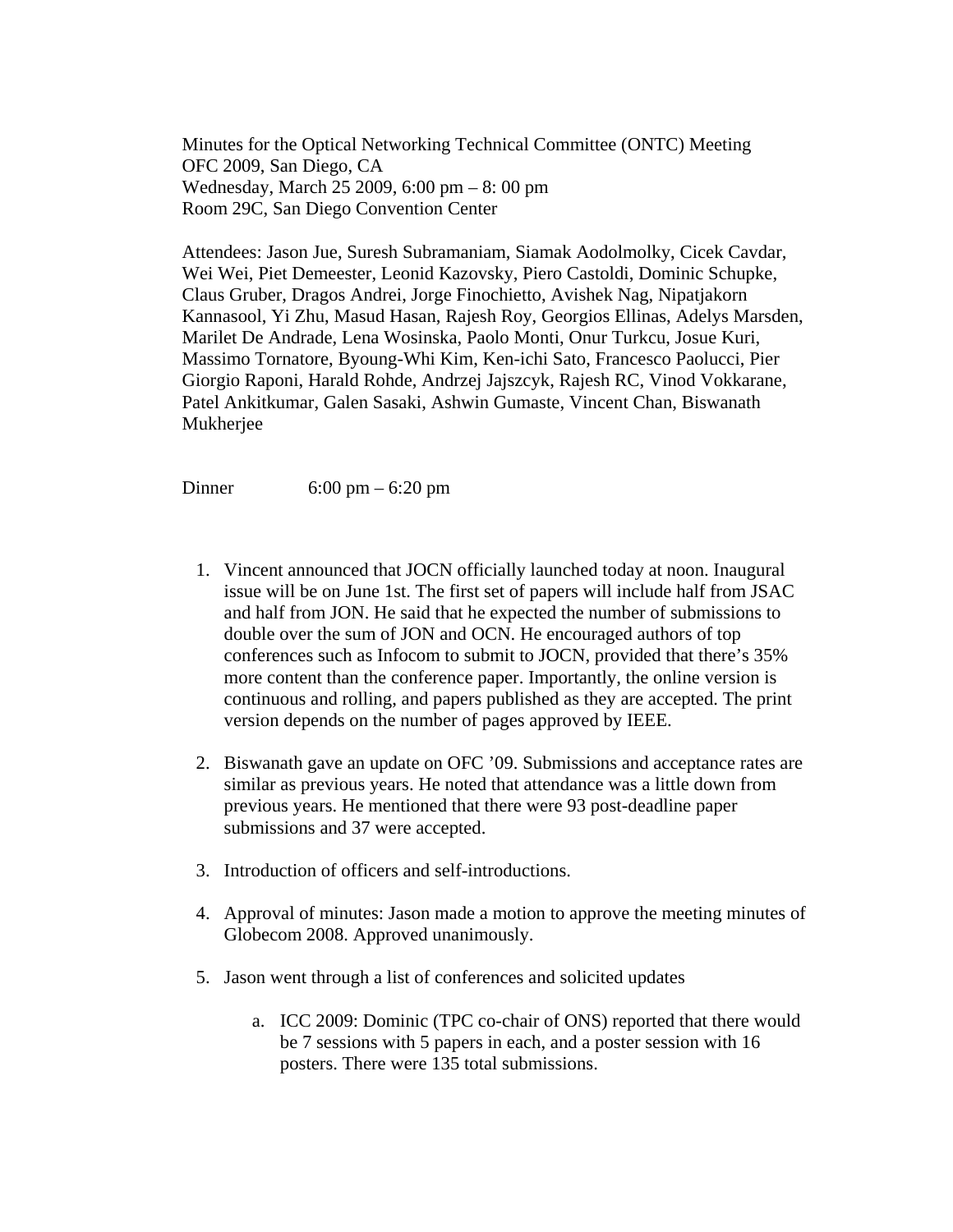- b. Globecom 2009: Galen reported that 36 papers have been uploaded so far. Deadline is end of month.
- c. ICC 2010: Jason gave some basic information and mentioned that the process of inviting TPC members had begun.
- d. Globecom 2010: Will be held in Miami Dec. 5-10. ONTC has proposed George Rouskas as chair.
- e. ANTS 2008: Held in Mumbai, India, in Dec. 2008. Suresh gave a brief update, and mentioned that ANTS '09 will be held in Dec. 2009 in New Delhi, India, and encouraged authors to submit papers by the deadline of July 1.
- f. ICACT (Intl. Conf. on Advanced Comm. Technologies) 2009: Was held in Phoenix Park, Korea during Feb. 15-18, 2009.
- g. ONDM 2009: Dominic, who attended the conference, gave a brief report. All the presentations are online at: http://www.ida.ing.tubs.de/noncms/ondm2009/schedule/final\_program.php. Ken-ichi mentioned that ONDM '10 will be held in Kyoto in Feb. 2010.
- h. HPSR '09 will be held in Paris in June, and is being co-chaired by Maurice Gagnaire and Jabbari.
- i. ICCCN '09 will be held in San Francisco in August '09.
- j. The First Internation Conference on Future Information Networks will be held in Beijing in October 2009. Chunming Qiao and Biswanath may be on the steering committee.
- 5. Publications:

JOCN: Jason gave more details on submissions. There would be two tracks - experimental and theory, with a shorter review cycle for experimental papers. Authors select which track they submit to, but this is also checked by the EiCs. The inaugural June issue will have 8 experimental and 8 theory papers. The July issue will be a special issue on Optical Networks for Future Internet. 20 papers already accepted for JON will be published here.

6. Industry activities: Claus Gruber of Nokia Siemens Networks gave a presentation on the vision and activities of the 100GET project. The project is a large project with funding from several companies including